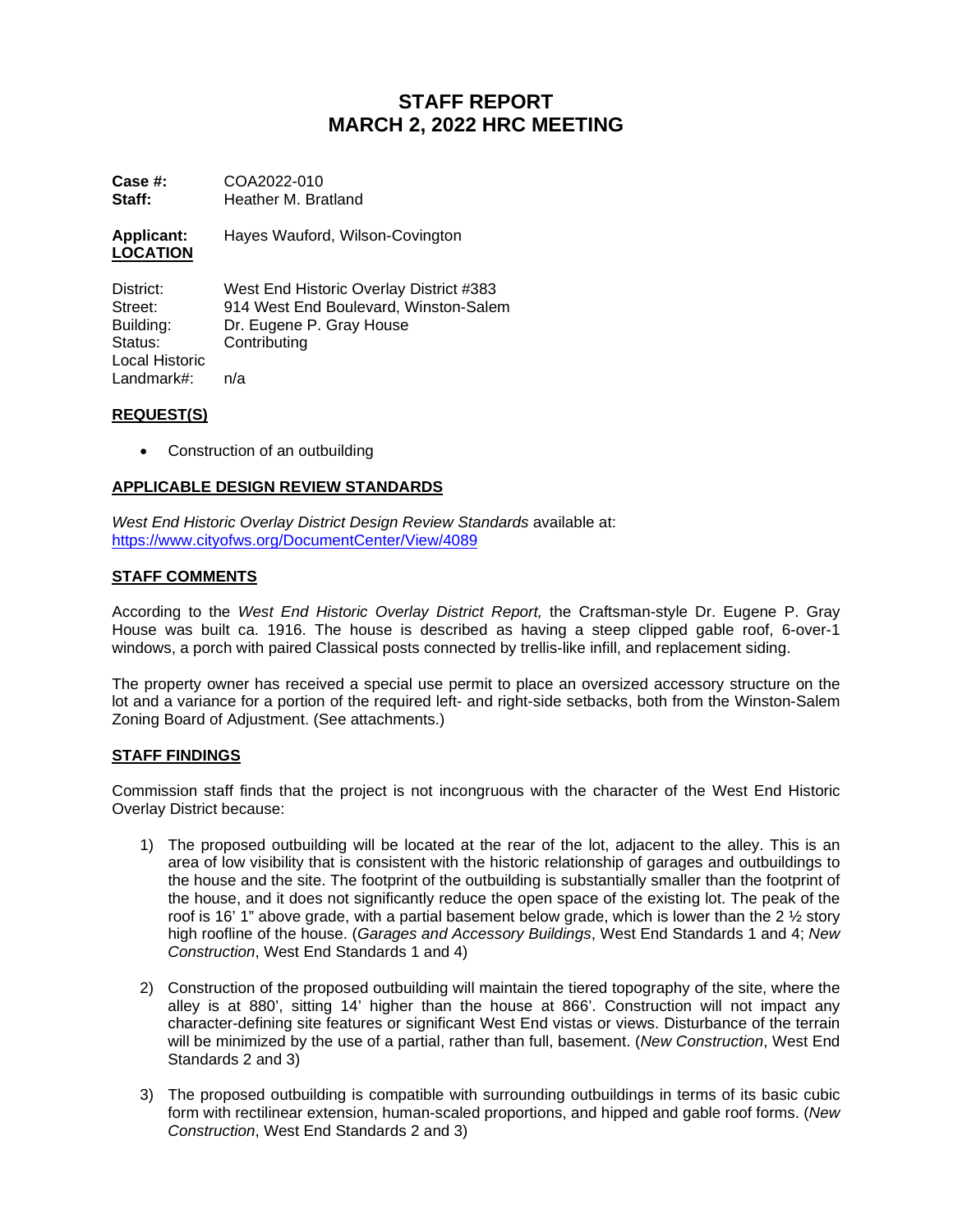- 4) The centered and paired 6-over-1 double-hung windows; paired, solid-wood paneled doors; and single 4-light casement window are compatible with fenestration found on contributing buildings in the West End in terms of spacing, placement, scale, orientation, proportion, and size. The aluminum clad windows will have simulated, divided-light upper sashes with spacer bars between the glass; muntin size will match the windows on the house. The doors and windows are compatible with the house and contributing West End buildings in terms of material, proportion, pattern, and detail. (*New Construction*, West End Standards 5 and 6)
- 5) The brick foundation and basement walls will be constructed from a blend of Old Carolina brick to match the foundation of the house. The upper walls will be clad with painted, smooth-finished Hardie Plank lap siding with a 5" exposure to match the house. The roof will be clad with architectural shingles to match the house. The posts, trim, and lattice will be painted, millable PVC with a smooth finish to match the profiles and dimensions of the trim on the house. The pent roof over the basement doors will be finished with wooden brackets and exposed wooden rafters with tails, a detail common to Craftsman buildings in the West End. The open carport ceiling will be painted, tongue-and-groove beadboard, a traditional porch ceiling treatment found throughout the West End. The metal and glass, Craftsman-style light fixtures are consistent with fixtures found on contributing buildings in the West End. The materials and finishes for the proposed outbuilding are compatible with the special character of the West End in terms of scale, module, pattern, detail, texture, and finish. However, the modern composition of the materials will differentiate the proposed outbuilding from original outbuildings in the West End. (*New Construction*, West End Standards 7 and 8)
- 6) Two new stairways will navigate the slope from the carport down to the basement, and then to the rear yard. The proposed stairways will be constructed of concrete with concrete sidewalls. A simple painted metal railing will be located to one side of the longer stair run. The stairs are scaled to the size of the carport and follow the natural topography; neither the stairs nor the railing will have an impact on any historic site features. (*Walkways and Steps*, West End Standard 7; *Railings in the Landscape*, West End Standard 3)
- 7) A 2'-high brick retaining wall will allow for the creation of a flat area approximately 4' deep in front of the doors to the basement of the outbuilding. The wall will have a minimal impact on the site topography and will not impact any historic site features. It is compatible with the site in setback, size, height, and scale. (*Retaining and Other Landscaping Walls*, West End Standards 5 and 9)

#### **STAFF RECOMMENDATION**

Based on the preceding findings, staff recommends that the Commission approve COA2022-010 at the Dr. Eugene P. Gray House, located at 914 West End Boulevard (PIN 6825-75-2421), within the West End Historic Overlay District, with the following conditions:

- 1) The applicant shall receive, prior to commencement of the work, all other required permits or permissions from governmental agencies;
- 2) Commission staff shall review and approve any revisions or deviations to any portion of the assubmitted work, that qualifies as a minor work, prior to commencement of that portion of the project; and
- 3) The applicant shall submit the Certificate of Appropriateness Request for Certification of Completed Work form and photo documentation of the completed project to HRC staff within ten (10) days of its completion.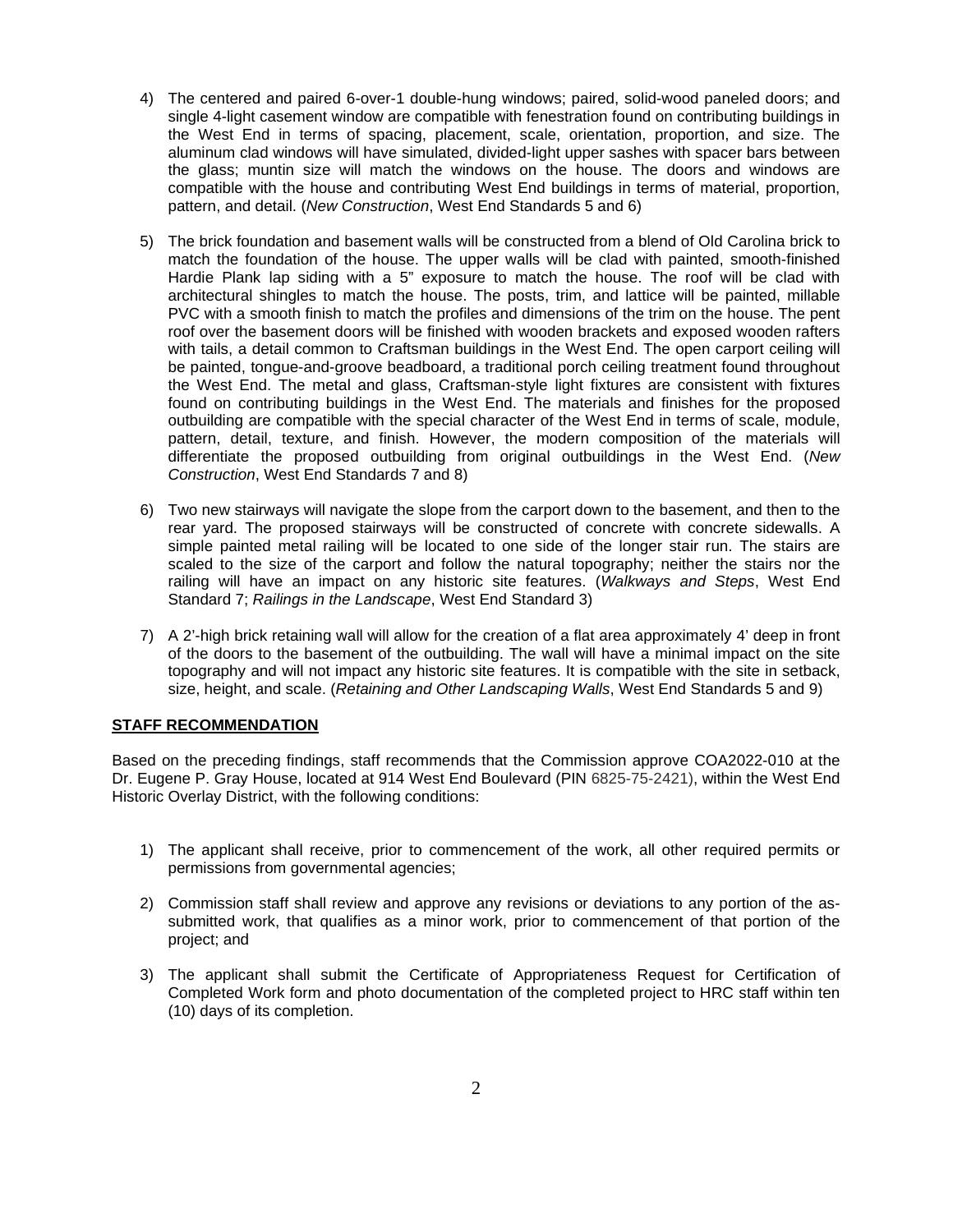| NORTH CAROLINA)<br>FORSYTH COUNTY) |  | WINSTON-SALEM ZONING BOARD OF ADJUSTMENT |
|------------------------------------|--|------------------------------------------|
| ORDER.                             |  | VARIANCE APPLICATION                     |
|                                    |  | CASE NUMBER #Z2100525                    |

On November 4, 2021, the Winston-Salem Zoning Board of Adjustment ("ZBA") conducted, in the above referenced matter, a public hearing in accordance with the statutes and case law pertaining to quasi-judicial proceedings for the issuance of variances. During the hearing, Elizabeth Colver, Zoning Plans Examiner, presented the staff report (hereinafter "staff report"). Evan Kistler of Wilson Covington appeared to testify in support of the application. No one was present to testify in opposition to the application.

After presentation of all testimony and evidence, the Winston-Salem Zoning Board of Adjustment, based upon the staff report, testimony and evidence presented at the hearing, finds:

- $(1)$ Unnecessary hardship would result from the strict application of the Ordinance because the Petitioner would not be able to obtain permits to construct an accessory carport with storage on a lot with an existing rear alley, in an area with limited onstreet parking and pedestrian-oriented form, without the approval of a variance for required side setbacks.
- $(2)$ The hardship results from conditions that are peculiar to the property because the existing lot has a narrow rear property line adjacent to an existing alley that provides off-street parking for the site. There are additional topographical constraints to the rear of the property.
- The hardship did not result from actions taken by the applicant or the property  $(3)$ owner because the existing home was built prior to adoption of the UDO, with access to a rear alley for off-street parking along a narrow rear property line.
- $(4)$ The requested variance is consistent with the spirit, purpose, and intent of the Ordinance, such that public safety is secured, and substantial justice is achieved. The Petitioner proposes to provide required side setbacks for an oversized accessory structure where feasible. A variance of three (3) feet for the left (north) side setback and eight (8) feet for the right (south) side setback is requested, per the site plan submitted.

Based upon the foregoing findings of fact, the Winston-Salem Zoning Board of Adjustment hereby grants a variance of a portion of the required left and right side setbacks, on a .20-acre tract of land located at 914 West End Boulevard, per plan on file.

This the  $10^{1/2}$  day of November, 2021, Chairman on-Salem Zoning Board of Adjustment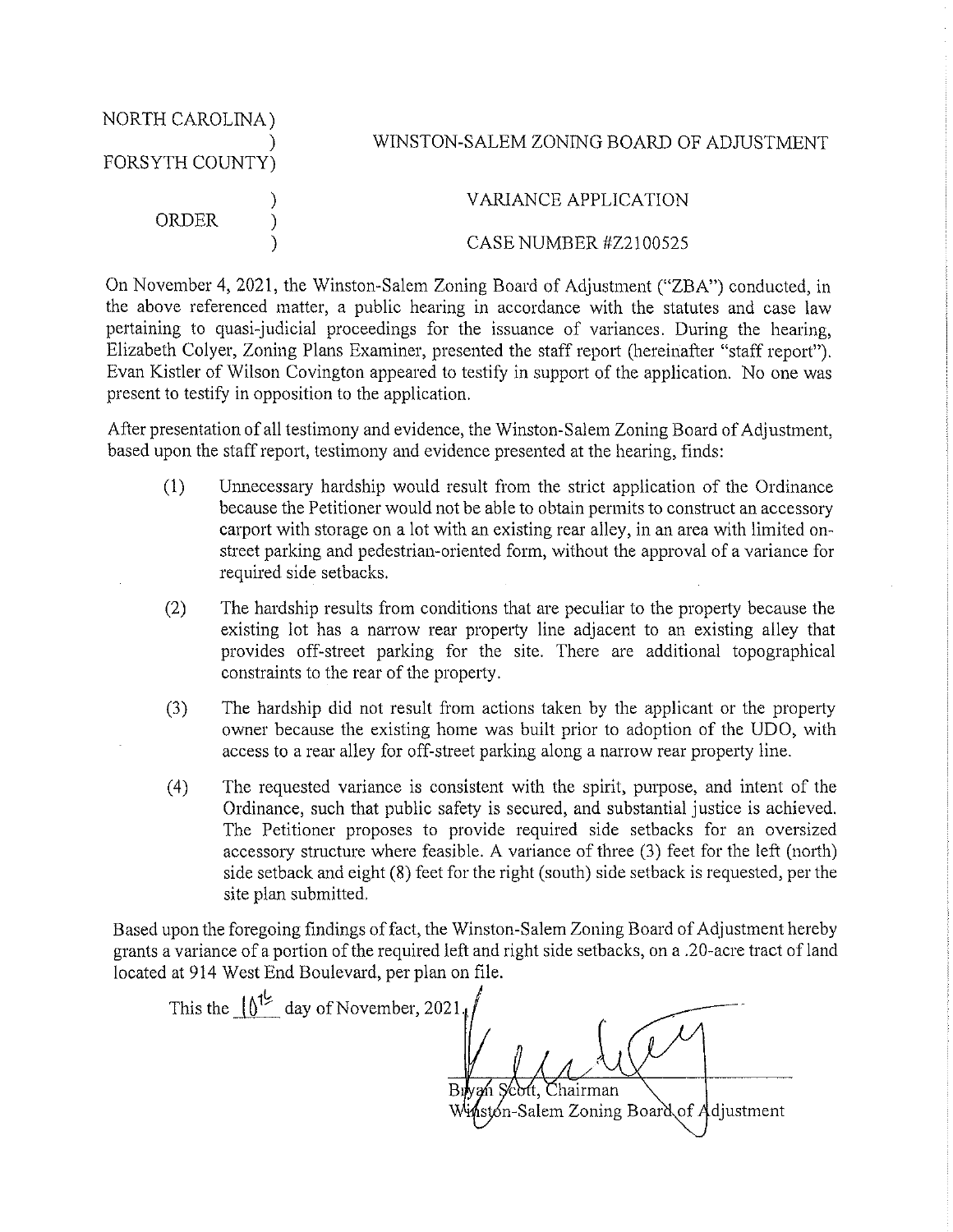| NORTH CAROLINA)<br>FORSYTH COUNTY) |  | WINSTON-SALEM ZONING BOARD OF ADJUSTMENT |
|------------------------------------|--|------------------------------------------|
| ORDER                              |  | SPECIAL USE PERMIT APPLICATION           |
|                                    |  | CASE NUMBER #Z2100524                    |

On September 2, 2021, the Winston-Salem Zoning Board of Adjustment ("ZBA") conducted, in the above referenced matter, a public hearing in accordance with the statutes and case law pertaining to quasi-judicial proceedings for the issuance of special use permits. During the hearing, Elizabeth Colver, Zoning Plans Examiner, presented the staff report and recommendation (hereinafter "staff report"). Evan Kistler, of Wilson Covington, appeared in support of the application. No one was present to testify in opposition to the application.

After presentation of all testimony and evidence, the Winston-Salem Zoning Board of Adjustment, based upon the staff report, testimony and evidence presented at the hearing, finds:

- $(1)$ That the use will not materially endanger the public health or safety if located where proposed and developed according to the application and plan as submitted and approved. The proposed detached carport is shown on the site plan to the rear of the existing home and would not likely be visible from West End Boulevard. The proposed structure is located on the site with direct access to an alley that provides off-street parking to the home.
- $(2)$ That the use meets all required conditions and specifications. The site plan shows that the proposed carport will be set back 122 feet from the front property line, 3.5 feet from the right (south) side, 3 feet from the left (north) side, and about 20 feet from the rear property line. The front and rear setbacks are compliant, a variance request has been submitted for required side setbacks. The proposed structure exceeds the maximum allowed area by approximately 119 square-feet. Any applicable conditions would be met at the time of permitting.
- $(3)$ That the use will not substantially injure the value of adjoining or abutting property; and
- $(4)$ That the location and character of the use, if developed according to the application and plan submitted and approved, will be in harmony with the area in which it is to be located and in general conformity with *Legacy*. *Legacy 2030* recommends single-family residential use of the subject property and generally supports the preservation and character of Historic Overlay Districts. The Petitioner proposes to construct an oversized accessory building on an existing lot to provide rear parking amenities in keeping with the pedestrian oriented character of the surrounding neighborhood comprised primarily of multistory homes on smaller lots built in the late 1800s to early 1900s.